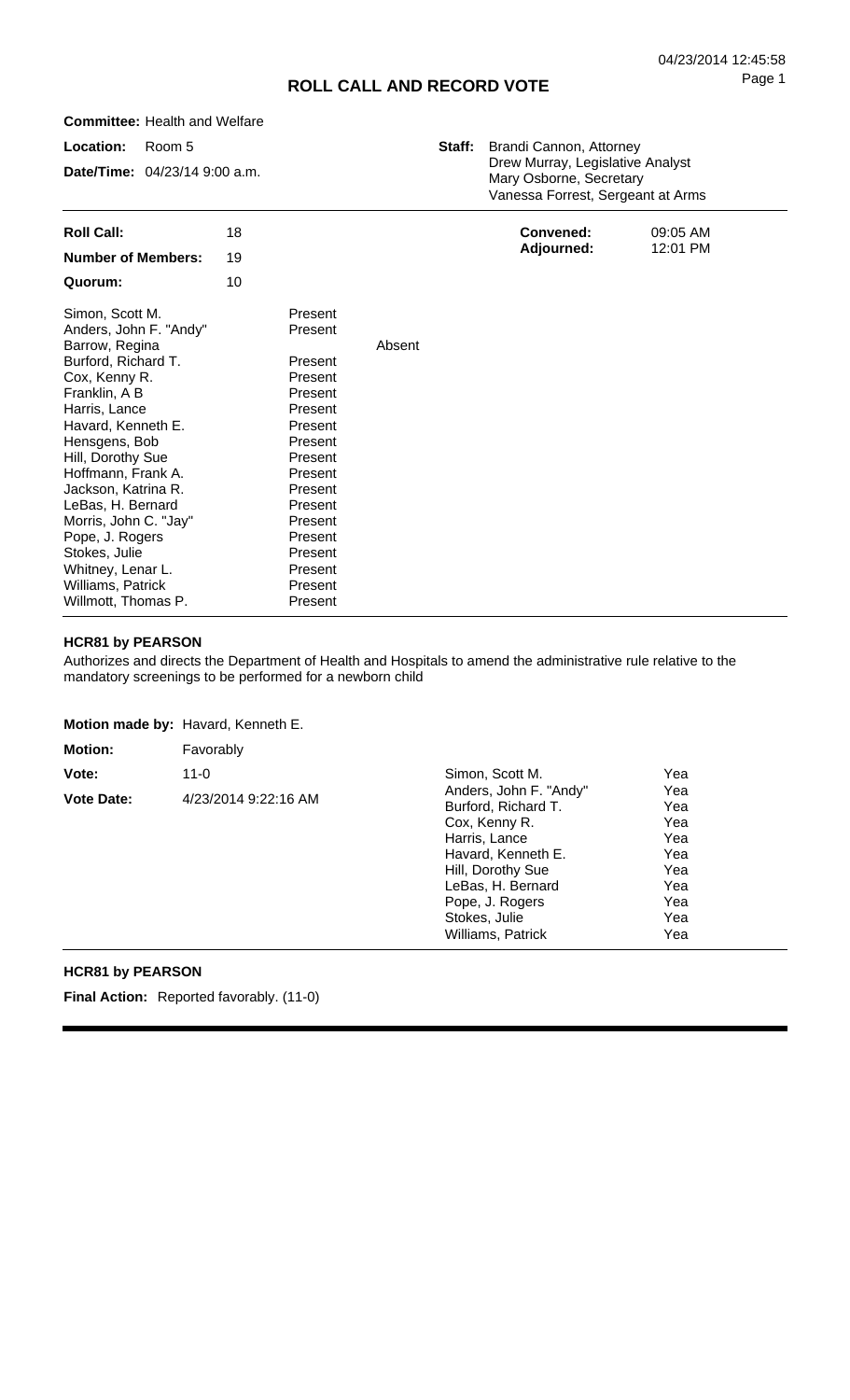Yea Yea Yea Yea Yea

# **HB348 by BADON**

Prohibits termination of life-sustaining procedures for pregnant women

| Amendment:         | HCAHB348 2270 3748                 |                                                                                                                                                                                                                                                                 |                                                                                  |  |
|--------------------|------------------------------------|-----------------------------------------------------------------------------------------------------------------------------------------------------------------------------------------------------------------------------------------------------------------|----------------------------------------------------------------------------------|--|
|                    | Motion made by: Hoffmann, Frank A. |                                                                                                                                                                                                                                                                 |                                                                                  |  |
| <b>AMD Motion:</b> | Adopt                              |                                                                                                                                                                                                                                                                 |                                                                                  |  |
| Vote:              | $13 - 0$                           | Simon, Scott M.                                                                                                                                                                                                                                                 | Yea                                                                              |  |
| <b>Vote Date:</b>  | 4/23/2014 12:40:52 PM              | Anders, John F. "Andy"<br>Burford, Richard T.<br>Franklin, A B<br>Havard, Kenneth E.<br>Hensgens, Bob<br>Hoffmann, Frank A.<br>Jackson, Katrina R.<br>LeBas, H. Bernard<br>Morris, John C. "Jay"<br>Pope, J. Rogers<br>Williams, Patrick<br>Willmott, Thomas P. | Yea<br>Yea<br>Yea<br>Yea<br>Yea<br>Yea<br>Yea<br>Yea<br>Yea<br>Yea<br>Yea<br>Yea |  |
|                    | Motion made by: Hoffmann, Frank A. |                                                                                                                                                                                                                                                                 |                                                                                  |  |
| <b>Motion:</b>     | <b>By Substitute</b>               |                                                                                                                                                                                                                                                                 |                                                                                  |  |
| Vote:              | $13 - 0$                           | Simon, Scott M.                                                                                                                                                                                                                                                 | Yea                                                                              |  |
| <b>Vote Date:</b>  | 4/23/2014 12:01:44 PM              | Anders, John F. "Andy"<br>Burford, Richard T.<br>Havard, Kenneth E.<br>Hensgens, Bob<br>Hoffmann, Frank A.<br>Jackson, Katrina R.<br>LeBas, H. Bernard                                                                                                          | Yea<br>Yea<br>Yea<br>Yea<br>Yea<br>Yea<br>Yea                                    |  |

Morris, John C. "Jay" Pope, J. Rogers Stokes, Julie Williams, Patrick Willmott, Thomas P.

## **HB348 by BADON**

**Final Action:** Reported by substitute. (13-0)

# **HB691 by BROADWATER**

| Provides relative to athletic trainers |                      |                                                                                                                                                                                                                                |                                                                           |
|----------------------------------------|----------------------|--------------------------------------------------------------------------------------------------------------------------------------------------------------------------------------------------------------------------------|---------------------------------------------------------------------------|
| Amendment:                             | HCAHB691 2270 2017   |                                                                                                                                                                                                                                |                                                                           |
| Motion made by: Simon, Scott M.        |                      |                                                                                                                                                                                                                                |                                                                           |
| <b>AMD Motion:</b>                     | Adopt                |                                                                                                                                                                                                                                |                                                                           |
| Vote:                                  | $13 - 0$             | Simon, Scott M.                                                                                                                                                                                                                | Yea                                                                       |
| <b>Vote Date:</b>                      | 4/23/2014 9:35:27 AM | Anders, John F. "Andy"<br>Burford, Richard T.<br>Cox, Kenny R.<br>Harris, Lance<br>Havard, Kenneth E.<br>Hill, Dorothy Sue<br>Hoffmann, Frank A.<br>LeBas, H. Bernard<br>Pope, J. Rogers<br>Stokes, Julie<br>Whitney, Lenar L. | Yea<br>Yea<br>Yea<br>Yea<br>Yea<br>Yea<br>Yea<br>Yea<br>Yea<br>Yea<br>Yea |
|                                        |                      | Williams, Patrick                                                                                                                                                                                                              | Yea                                                                       |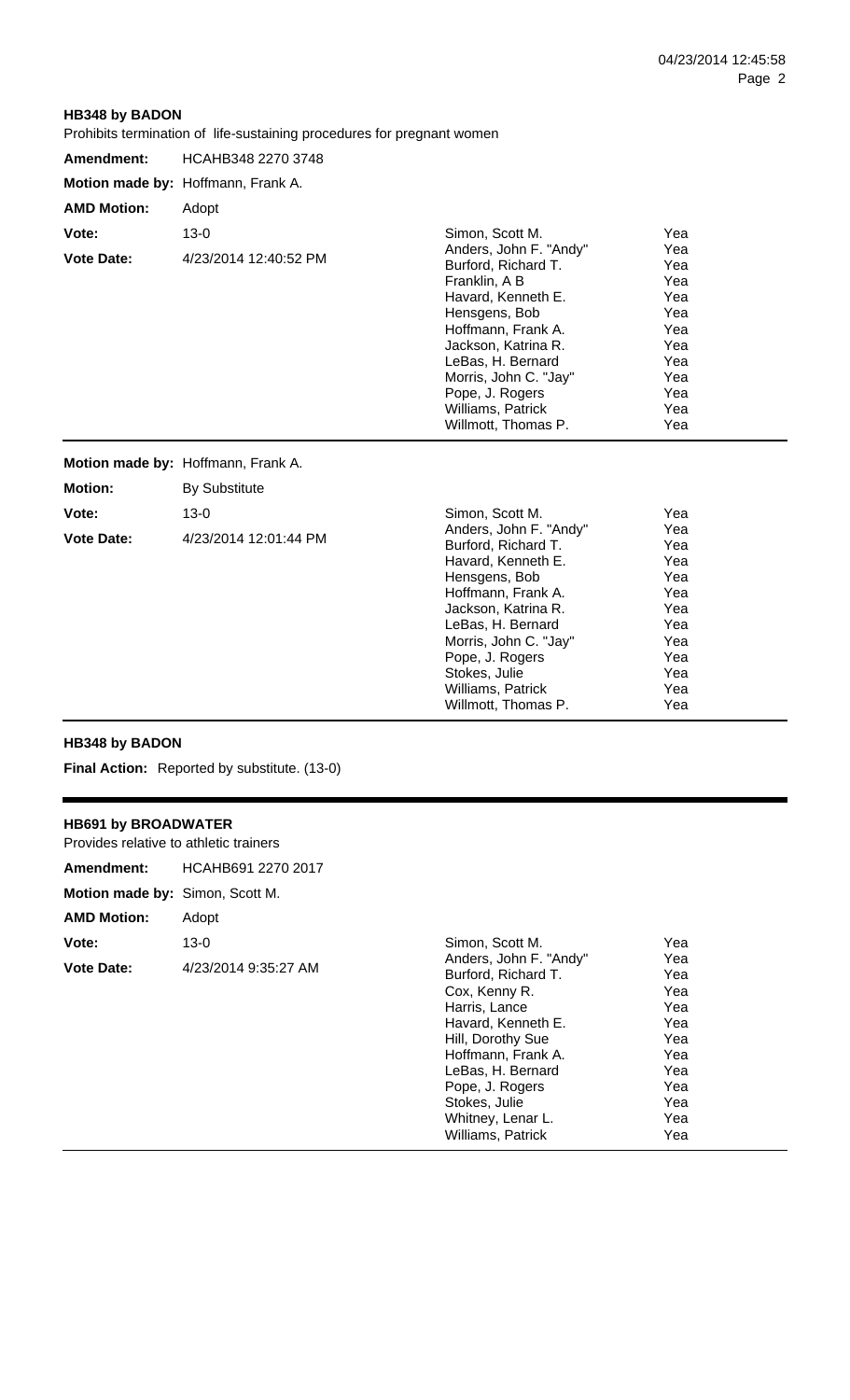# **HB691 by BROADWATER**

|  | Provides relative to athletic trainers |
|--|----------------------------------------|
|--|----------------------------------------|

| HCAHB691 2270 3745                |                                                                                                                                                                                                                                                                                                                |                                                                                                       |     |
|-----------------------------------|----------------------------------------------------------------------------------------------------------------------------------------------------------------------------------------------------------------------------------------------------------------------------------------------------------------|-------------------------------------------------------------------------------------------------------|-----|
|                                   |                                                                                                                                                                                                                                                                                                                |                                                                                                       |     |
| Adopt                             |                                                                                                                                                                                                                                                                                                                |                                                                                                       |     |
| $14 - 0$<br>4/23/2014 9:49:48 AM  | Simon, Scott M.<br>Burford, Richard T.<br>Cox, Kenny R.<br>Franklin, A B<br>Harris, Lance<br>Havard, Kenneth E.<br>Hill, Dorothy Sue<br>Hoffmann, Frank A.<br>LeBas, H. Bernard<br>Morris, John C. "Jay"<br>Pope, J. Rogers<br>Stokes, Julie                                                                   | Yea<br>Yea<br>Yea<br>Yea<br>Yea<br>Yea<br>Yea<br>Yea<br>Yea<br>Yea<br>Yea<br>Yea                      |     |
|                                   | Williams, Patrick                                                                                                                                                                                                                                                                                              | Yea                                                                                                   |     |
|                                   |                                                                                                                                                                                                                                                                                                                |                                                                                                       |     |
| <b>With Amendments</b>            |                                                                                                                                                                                                                                                                                                                |                                                                                                       |     |
| $18 - 0$<br>4/23/2014 10:07:25 AM | Simon, Scott M.<br>Anders, John F. "Andy"<br>Burford, Richard T.<br>Cox, Kenny R.<br>Franklin, A B<br>Harris, Lance<br>Havard, Kenneth E.<br>Hensgens, Bob<br>Hill, Dorothy Sue<br>Hoffmann, Frank A.<br>Jackson, Katrina R.<br>LeBas, H. Bernard<br>Morris, John C. "Jay"<br>Pope, J. Rogers<br>Stokes, Julie | Yea<br>Yea<br>Yea<br>Yea<br>Yea<br>Yea<br>Yea<br>Yea<br>Yea<br>Yea<br>Yea<br>Yea<br>Yea<br>Yea<br>Yea |     |
|                                   | Motion made by: Simon, Scott M.<br>Motion made by: Cox, Kenny R.                                                                                                                                                                                                                                               | <b>I</b> TOVIDES TERRIVE TO ATTIGLIC TRIFIELS<br>Whitney, Lenar L.                                    | Yea |

## **HB691 by BROADWATER**

**Final Action:** Reported with amendments. (18-0)

### **HB1058 by HARRISON**

Requires the Dept. of Health and Hospitals to provide information concerning Down syndrome to healthcare providers and on its website

Whitney, Lenar L. Williams, Patrick Willmott, Thomas P. Yea Yea Yea

| Amendment:                      | HCAHB1058 2709 3736  |                                                                            |                          |
|---------------------------------|----------------------|----------------------------------------------------------------------------|--------------------------|
| Motion made by: Simon, Scott M. |                      |                                                                            |                          |
| <b>AMD Motion:</b>              | Adopt                |                                                                            |                          |
| Vote:                           | $11 - 0$             | Simon, Scott M.                                                            | Yea                      |
| <b>Vote Date:</b>               | 4/23/2014 9:10:05 AM | Burford, Richard T.<br>Cox, Kenny R.<br>Franklin, A B                      | Yea<br>Yea<br>Yea        |
|                                 |                      | Harris, Lance<br>Havard, Kenneth E.<br>Hill, Dorothy Sue                   | Yea<br>Yea<br>Yea        |
|                                 |                      | Pope, J. Rogers<br>Stokes, Julie<br>Whitney, Lenar L.<br>Williams, Patrick | Yea<br>Yea<br>Yea<br>Yea |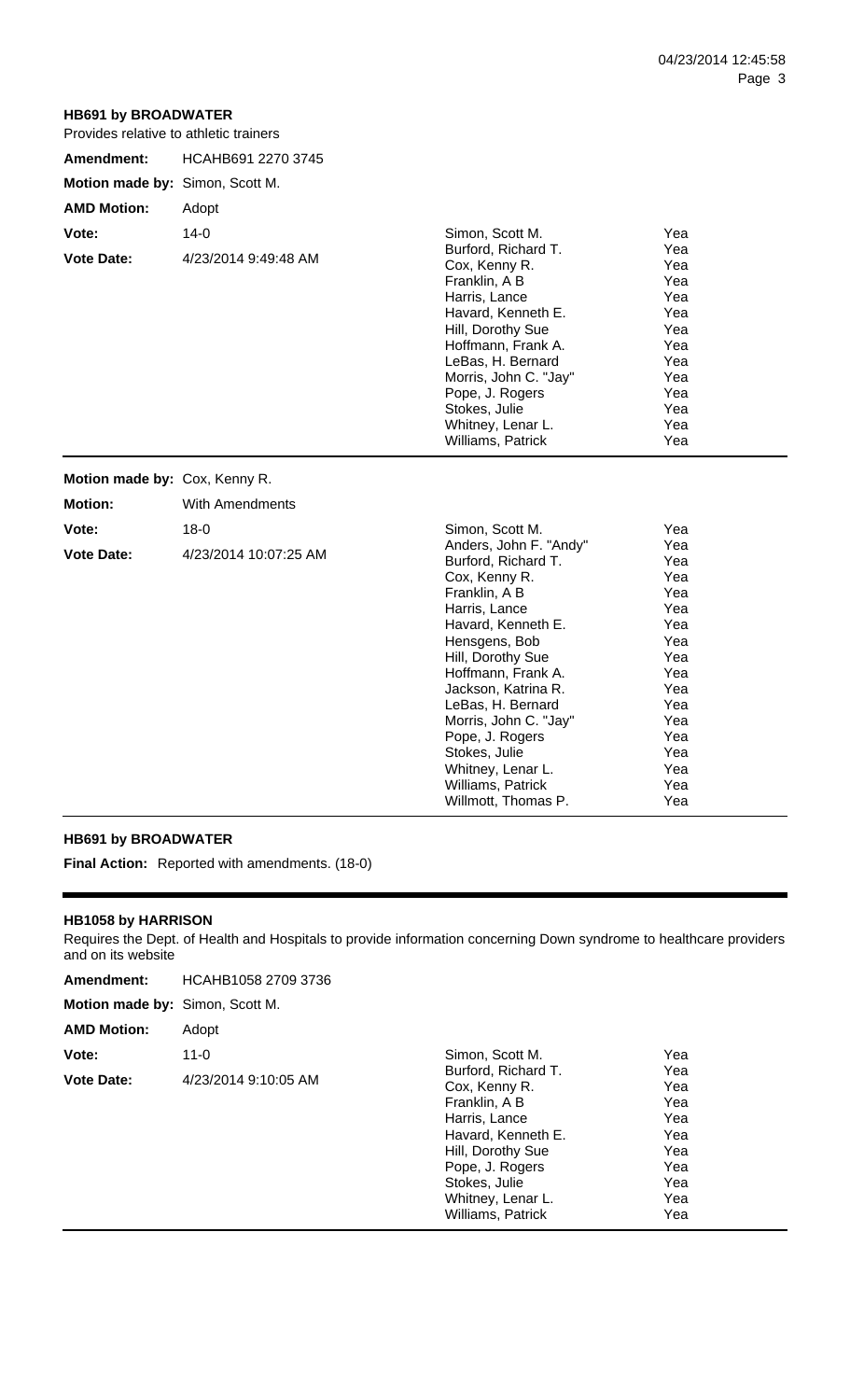#### **HB1058 by HARRISON**

Requires the Dept. of Health and Hospitals to provide information concerning Down syndrome to healthcare providers and on its website

| Motion made by: Simon, Scott M. |                      |                                                                                                                                                                                                 |                                                                    |  |
|---------------------------------|----------------------|-------------------------------------------------------------------------------------------------------------------------------------------------------------------------------------------------|--------------------------------------------------------------------|--|
| <b>Motion:</b>                  | With Amendments      |                                                                                                                                                                                                 |                                                                    |  |
| Vote:                           | $11 - 0$             | Simon, Scott M.                                                                                                                                                                                 | Yea                                                                |  |
| <b>Vote Date:</b>               | 4/23/2014 9:10:20 AM | Burford, Richard T.<br>Cox, Kenny R.<br>Franklin, A B<br>Harris, Lance<br>Havard, Kenneth E.<br>Hill, Dorothy Sue<br>Pope, J. Rogers<br>Stokes, Julie<br>Whitney, Lenar L.<br>Williams, Patrick | Yea<br>Yea<br>Yea<br>Yea<br>Yea<br>Yea<br>Yea<br>Yea<br>Yea<br>Yea |  |

## **HB1058 by HARRISON**

**Final Action:** Reported with amendments. (11-0)

### **HB1155 by HILL**

Provides conditions for licensing of therapeutic group homes for youth suffering from mental illness

| Motion made by: Hill, Dorothy Sue |                        |                                                                                                                                                                                                                                                                                                                    |                                                                                                       |
|-----------------------------------|------------------------|--------------------------------------------------------------------------------------------------------------------------------------------------------------------------------------------------------------------------------------------------------------------------------------------------------------------|-------------------------------------------------------------------------------------------------------|
| <b>Motion:</b>                    | Adopt                  |                                                                                                                                                                                                                                                                                                                    |                                                                                                       |
| Vote:                             | $16 - 0$               | Simon, Scott M.                                                                                                                                                                                                                                                                                                    | Yea                                                                                                   |
| <b>Vote Date:</b>                 | 4/23/2014 11:42:40 AM  | Anders, John F. "Andy"<br>Burford, Richard T.<br>Franklin, A B<br>Harris, Lance<br>Havard, Kenneth E.<br>Hensgens, Bob<br>Hill, Dorothy Sue<br>Hoffmann, Frank A.<br>Jackson, Katrina R.<br>LeBas, H. Bernard<br>Pope, J. Rogers<br>Stokes, Julie<br>Whitney, Lenar L.<br>Williams, Patrick<br>Willmott, Thomas P. | Yea<br>Yea<br>Yea<br>Yea<br>Yea<br>Yea<br>Yea<br>Yea<br>Yea<br>Yea<br>Yea<br>Yea<br>Yea<br>Yea<br>Yea |
| Motion made by: Hill, Dorothy Sue |                        |                                                                                                                                                                                                                                                                                                                    |                                                                                                       |
| <b>Motion:</b>                    | <b>With Amendments</b> |                                                                                                                                                                                                                                                                                                                    |                                                                                                       |
| Vote:                             | $10 - 6$               | Simon, Scott M.<br>Anders, John F. "Andy"                                                                                                                                                                                                                                                                          | Nay<br>Yea                                                                                            |
| <b>Vote Date:</b>                 | 4/23/2014 11:49:23 AM  | Burford, Richard T.                                                                                                                                                                                                                                                                                                | Yea                                                                                                   |
| Objection by:                     | Simon, Scott M.        | Franklin, A B<br>Harris, Lance<br>Havard, Kenneth E.<br>Hensgens, Bob<br>Hill, Dorothy Sue<br>Hoffmann, Frank A.<br>Jackson, Katrina R.<br>LeBas, H. Bernard<br>Morris, John C. "Jay"<br>Pope, J. Rogers<br>Whitney, Lenar L.<br>Williams, Patrick<br>Willmott, Thomas P.                                          | Yea<br>Nay<br>Yea<br>Nay<br>Yea<br>Nay<br>Yea<br>Yea<br>Yea<br>Yea<br>Nay<br>Yea<br>Nay               |

# **HB1155 by HILL**

**Final Action:** Reported with amendments. (10-6)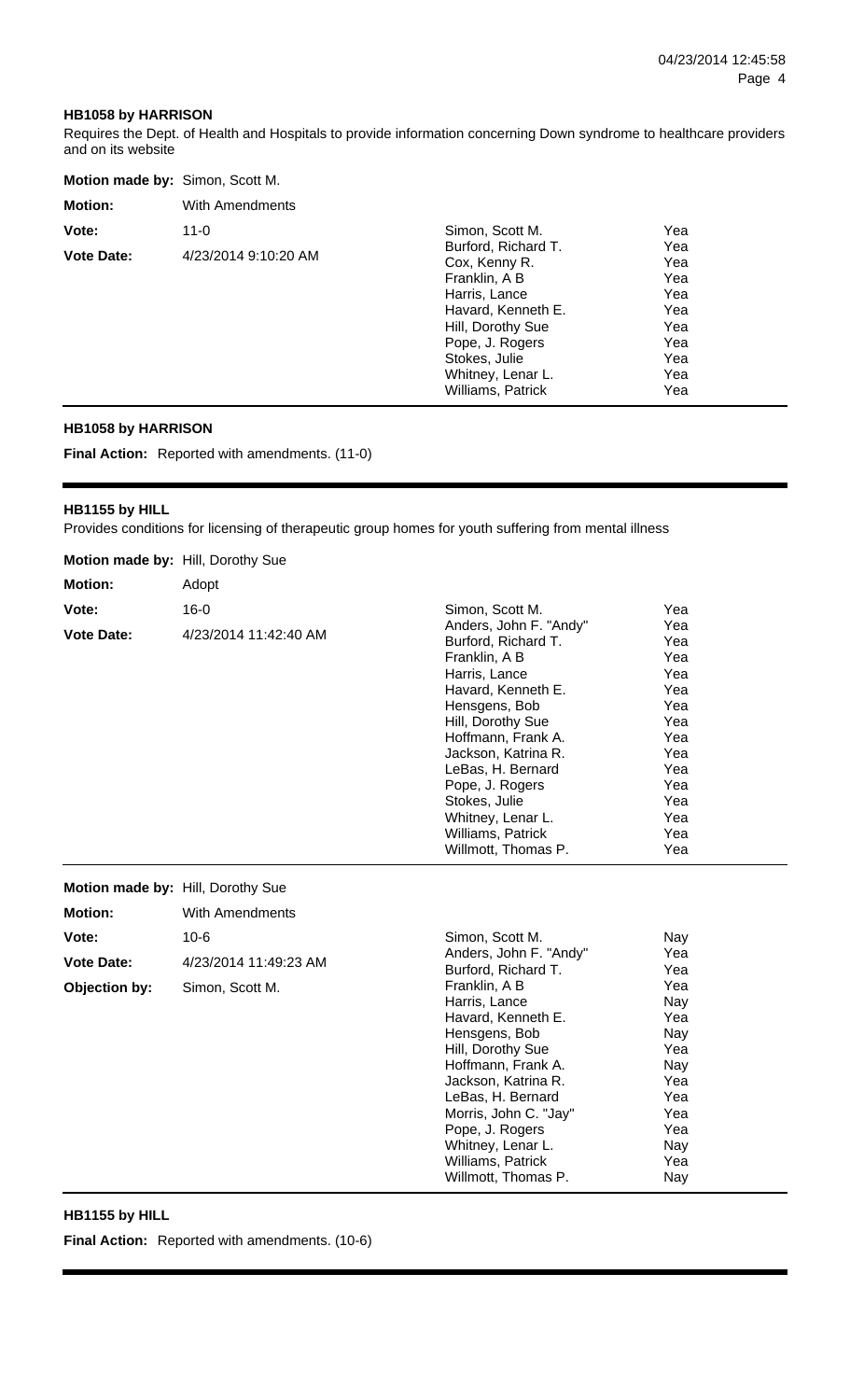Yea Yea Yea Yea Yea Yea Yea Yea Yea Yea

### **HB1176 by BROADWATER**

Provides for restrictions on use of TANF cash assistance and electronic benefits transfer (EBT) cards

| Amendment:                      | HCAHB1176 2709 2805             |                                                                                                                                                                                                                                                  |                                                                                  |  |
|---------------------------------|---------------------------------|--------------------------------------------------------------------------------------------------------------------------------------------------------------------------------------------------------------------------------------------------|----------------------------------------------------------------------------------|--|
| Motion made by: Simon, Scott M. |                                 |                                                                                                                                                                                                                                                  |                                                                                  |  |
| <b>AMD Motion:</b>              | Adopt                           |                                                                                                                                                                                                                                                  |                                                                                  |  |
| Vote:<br><b>Vote Date:</b>      | $15-0$<br>4/23/2014 10:28:36 AM | Simon, Scott M.<br>Burford, Richard T.<br>Cox, Kenny R.<br>Franklin, A B<br>Harris, Lance<br>Havard, Kenneth E.<br>Hensgens, Bob<br>Hill, Dorothy Sue<br>Hoffmann, Frank A.<br>Jackson, Katrina R.<br>LeBas, H. Bernard<br>Morris, John C. "Jay" | Yea<br>Yea<br>Yea<br>Yea<br>Yea<br>Yea<br>Yea<br>Yea<br>Yea<br>Yea<br>Yea<br>Yea |  |
|                                 |                                 | Pope, J. Rogers<br>Whitney, Lenar L.<br>Willmott, Thomas P.                                                                                                                                                                                      | Yea<br>Yea<br>Yea                                                                |  |
| Motion made by: Simon, Scott M. |                                 |                                                                                                                                                                                                                                                  |                                                                                  |  |
| <b>Motion:</b>                  | With Amendments                 |                                                                                                                                                                                                                                                  |                                                                                  |  |
| Vote:<br><b>Vote Date:</b>      | $14-0$<br>4/23/2014 10:30:18 AM | Simon, Scott M.<br>Burford, Richard T.<br>Franklin, A B<br>Havard, Kenneth E.                                                                                                                                                                    | Yea<br>Yea<br>Yea<br>Yea                                                         |  |

Hensgens, Bob Hill, Dorothy Sue Hoffmann, Frank A. Jackson, Katrina R. LeBas, H. Bernard Morris, John C. "Jay" Pope, J. Rogers Whitney, Lenar L. Williams, Patrick Willmott, Thomas P.

# **HB1176 by BROADWATER**

**Final Action:** Reported with amendments. (14-0)

#### **SB128 by MARTINY**

Provides for the licensure of specialist in school psychology by the State Board of Examiners of Psychologists. (8/1/14) (2/3-CA7s2.1)

| <b>Motion:</b>    | Favorably            |                                                      |                   |
|-------------------|----------------------|------------------------------------------------------|-------------------|
| Vote:             | $12 - 0$             | Simon, Scott M.                                      | Yea               |
| <b>Vote Date:</b> | 4/23/2014 9:18:27 AM | Burford, Richard T.<br>Cox, Kenny R.                 | Yea<br>Yea        |
|                   |                      | Franklin, A B<br>Harris, Lance<br>Havard, Kenneth E. | Yea<br>Yea<br>Yea |
|                   |                      | Hill, Dorothy Sue<br>LeBas, H. Bernard               | Yea<br>Yea        |
|                   |                      | Pope, J. Rogers                                      | Yea               |
|                   |                      | Stokes, Julie<br>Whitney, Lenar L.                   | Yea<br>Yea        |
|                   |                      | Williams, Patrick                                    | Yea               |

### **SB128 by MARTINY**

Final Action: Reported favorably. (12-0)